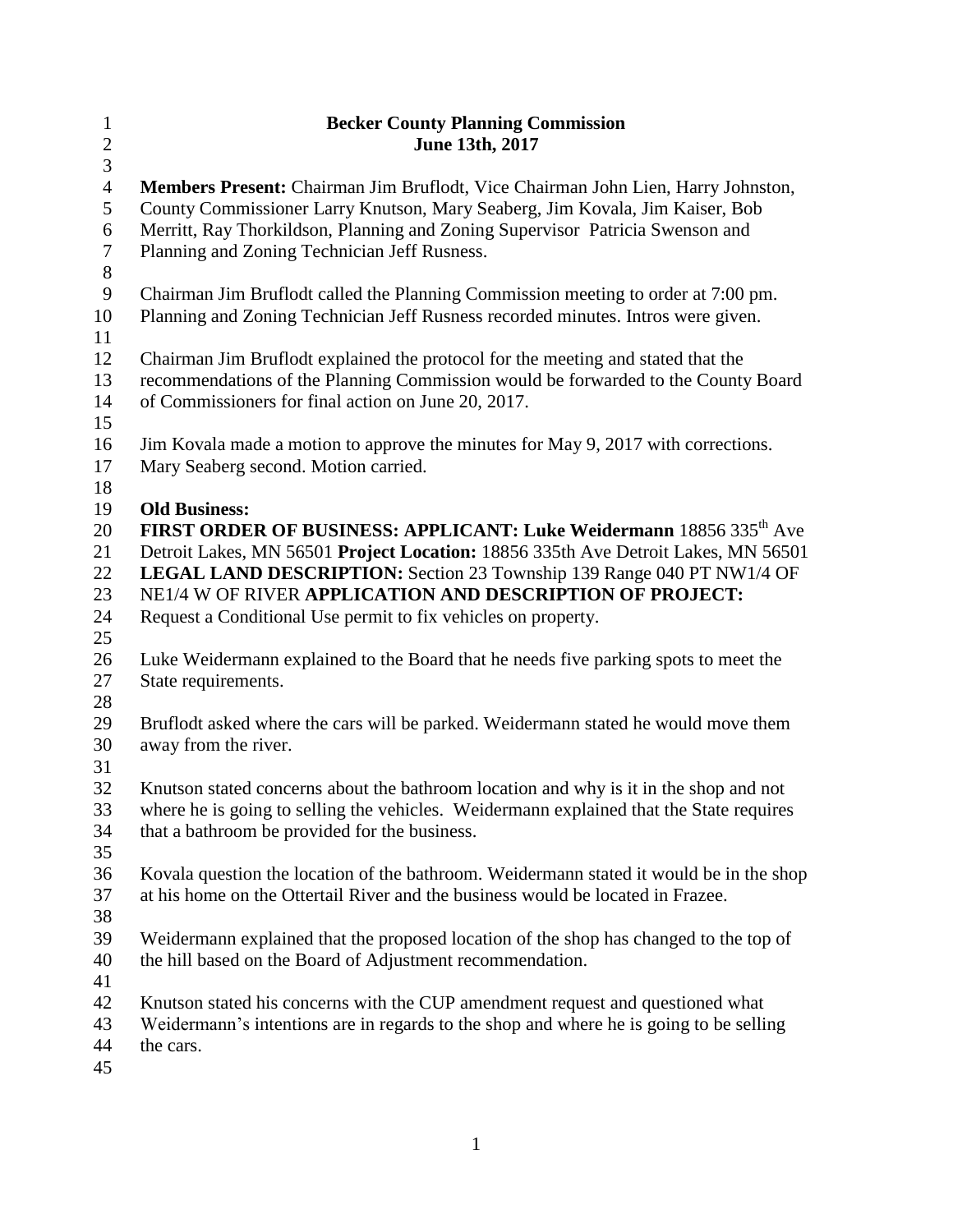- Weidermann explained the CUP request was for five car parking spaces instead of the
- two car spaces that were previously approved and that he will not be selling cars at the home/shop.
- 
- Lien asked how many vehicles he has on the property currently, because upon site visit there were nine vehicles.
- 
- Weidermann stated the vehicles at his home are personal vehicles and most are used for work.
- 
- Lien stated his concerns about the stipulations of the CUP request and how many cars are actually going to be there.
- 
- Discussion by the Board regarding the amount of total cars and using the River set back of 75 ft. from the water for the vehicle parking.
- 
- Bruflodt closed discussion.
- 
- **MOTION: Johnston made a motion to approve the request to amend the**
- **Conditional Use Permit from two car spaces to five spaces with the stipulation that vehicle parking be seventy five feet from the river. Kovala second. All in favor. Motion carried.**
- 
- **New Business:**
- 

 **FIRST ORDER OF BUSINESS: APPLICANT: Amon Baer, Baer Bros. Inc** 28419 th Ave S Lake Park, Mn 56554 **Project Location:** None enter at same location as 17087 Hwy 10 Lake Park, Mn 56554 **LEGAL LAND DESCRIPTION:** Section 7 Township 139 Range 042 GOVT Lots 1&2 NE1/4 of NW1/4 & Section 6 Township 139 Range 042 SW1/4SW1/4 & Section 1 Township 139 Range 043 Beg at SE Coner of Section 1 thence North on Sec Line a distance of 40 rods & Section 12 Township 139 Range 043 GOVT Lot 4. **APPLICATION AND DESCRIPTION OF PROJECT:**  Request approval of a Preliminary Plat (The Shores on Boyer Lake) and a change of zone from agricultural to residential.

 Scott Walz, Meadowland Surveying, on behalf of Amon Baer, Baer Bros.Inc. explained the request for approval of preliminary plat and change of zone from agricultural to

- residential to the Board. Walz assured the Board they took into consideration the erosion
- problem at the base of the bluff. Walz visited the property and the area seems to be
- revegetating and appears under control.
- 

 Kovala stated his concern that the back lots would have access to the lake. Walz stated 88 that is prohibited by ordinance.

Kaiser asked Walz about the access road to the lots. Walz stated a public dedicated road

will be constructed.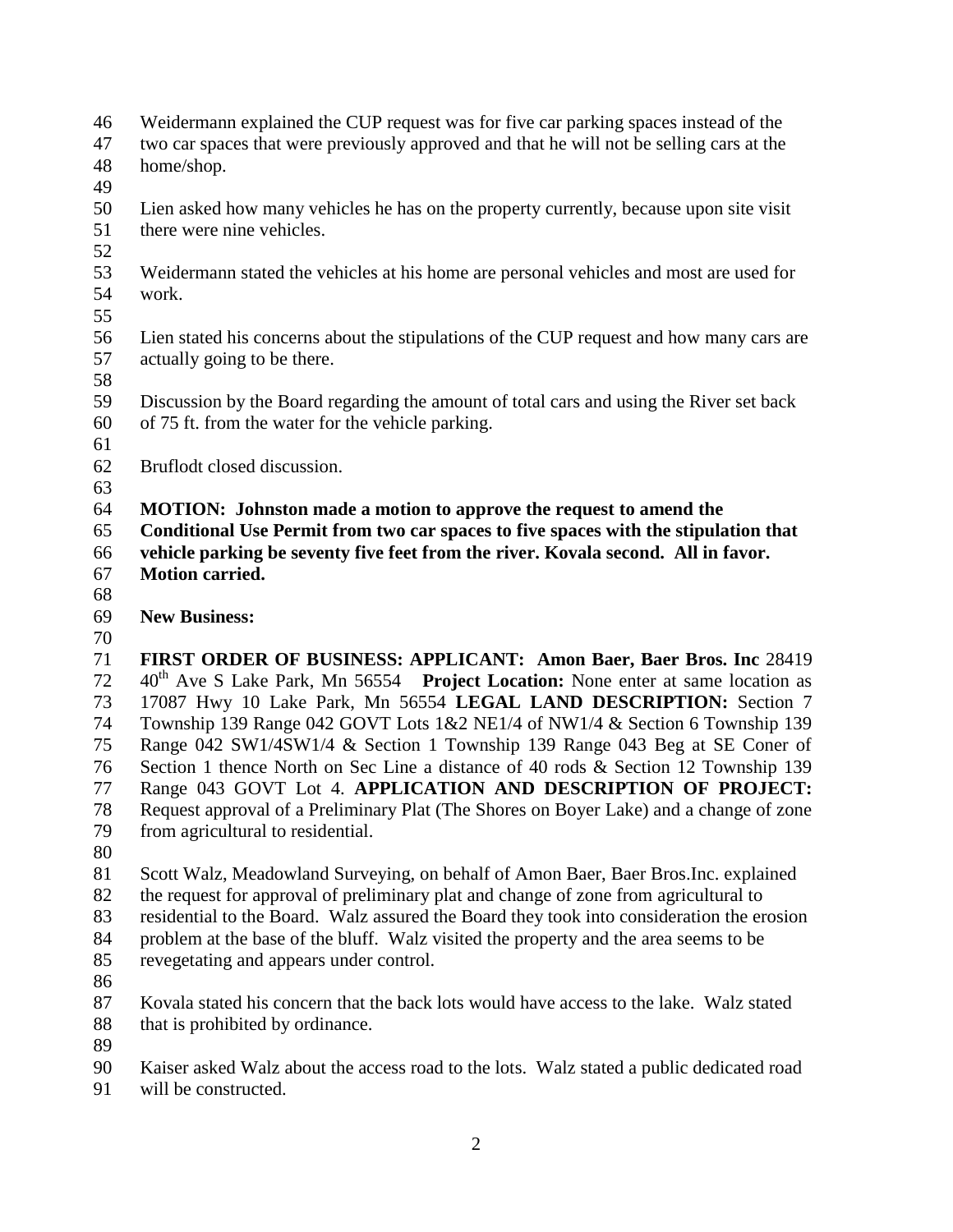- Merritt stated his concern of the SWCD letter that was received and the erosion problem that has occurred below the bluff. Board had discussion regarding the erosion problems and consequence of development in the bluff area. Testimony was taken. Curt Ullrich, neighbor, was concerned with the road because he has easement to his property. Steve Guttormson, neighbor, asked if there would be covenants on the properties. Lien and Kaiser explained to Guttormson that zoning does not enforce covenants. Correspondence was read from the SWCD stating concerns regarding the bluff and lake degradation. Lien asked Walz to explain the road access. Walz explained to the Board that the access will be by public dedicated roadway and the easement will be released and can only serve the properties to the east of the development. Merritt stated further concern with the soils and the bluff. He feels if approved it will cause a hazard to homes built on the properties. He would like to see an access lot to the lake because of the erosion problems. Merritt explained slip planes to the Board and how they work. He indicated that he has seen many places in Becker County with this type of erosion control. Kaiser stated that a lot of the erosion out in the area is caused by the Highway 10 construction and that the applicant should not be penalized for it. Moritz stated there is a need to be safe and not cause problems and feels more information is needed on the bluff and erosion problem. Merritt believes this is an engineering issue. Johnston commented that the houses would be over 150ft back from the lake. **MOTION: Kaiser made a motion to approve the preliminary plat (The Shores of Boyer Lake) and a change of zone from agricultural to residential with the stipulation that residence of the subdivision cannot use easement road for access no right to go east of this subdivision. Lien second and Moritz opposed. Majority in Favor. Motion carried.**
-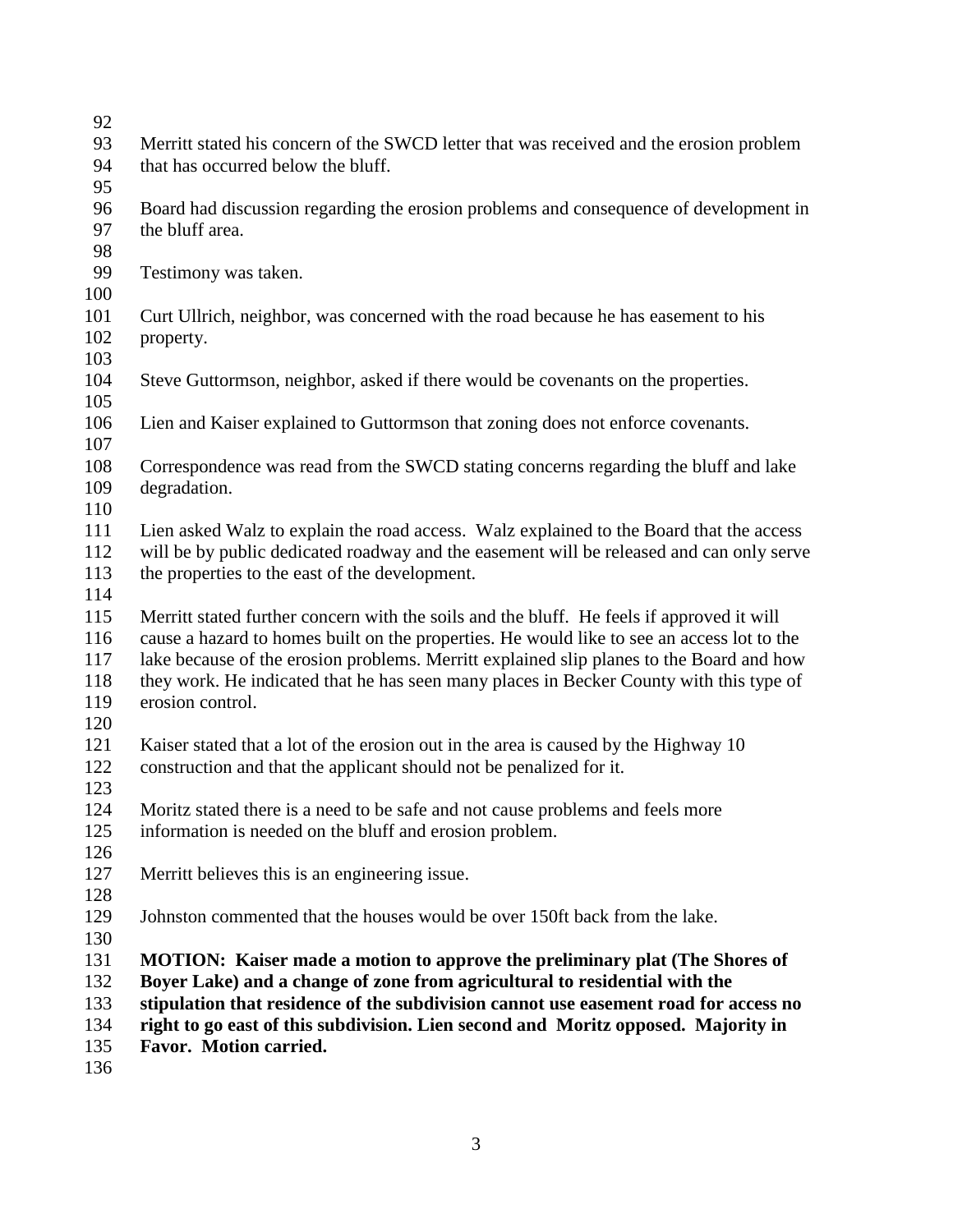**SECOND ORDER OF BUSINESS: APPLICANT: Joseph Miller** 42773 150<sup>th</sup> St 138 Frazee, Mn 56544 **Project Location:** 150<sup>th</sup> St Frazee, Mn 56544 **LEGAL LAND DESCRIPTION:** Section 08 Township 138 Range 038 North 389 feet of the Northeast Quarter **APPLICATION AND DESCRIPTION OF PROJECT:** Request a Conditional Use permit for a butcher shop (The Red Barn Butcher Shop). Miller explained his request for a Conditional Use Permit for his butcher shop and the purpose there of. Bruflodt inquired about butchering his own or is it for customers. Miller stated it is for customers and custom butchering. Kaiser asked if the USDA routinely inspects the butcher shop. Miller explained that they are inspected every quarter. Merritt asked if he was selling out of his business. Miller stated no he just cuts and the customer picks up. No one spoke in favor of the application. No one spoke against the application. There was no written correspondence either for or against the application. At this time, testimony was closed and further discussion was held. **MOTION: Lien made a motion to approve the Conditional Use Permit for a butcher shop (The Red Barn Butcher Shop). Seaberg second. All in favor. Motion carried. THIRD ORDER OF BUSINESS: APPLICANT: Ervin Mast** 15078 Cty Rd 39 Frazee, Mn 56544 **Project Location:** 15078 Cty Rd 39 Frazee, Mn 56544 **LEGAL LAND DESCRIPTION:** Section 05 Township 138 Range 038 SW1/4 Less West 495' AKA 30 AC For 11.0018.001 & Less 2.50 AC in SE1/4SW1/4 AKA 11.0018.002. **APPLICATION AND DESCRIPTION OF PROJECT:** Request a Conditional Use Permit for pallet stock sawing and furniture shop. Ervin Mast explained his request for the Conditional Use Permit for pallet and stock furniture shop. Kaiser asked if it was custom furniture being made out there. Kovala asked if this is an after the fact and if it has been around for a while. Ervin said yes and that his father- in- law runs the business. Knutson asked if Mast has had any complaints from neighbors. Mast stated no. No one spoke in favor of the application. No one spoke against the application. There was no written correspondence. At this time, testimony was closed and further discussion was held.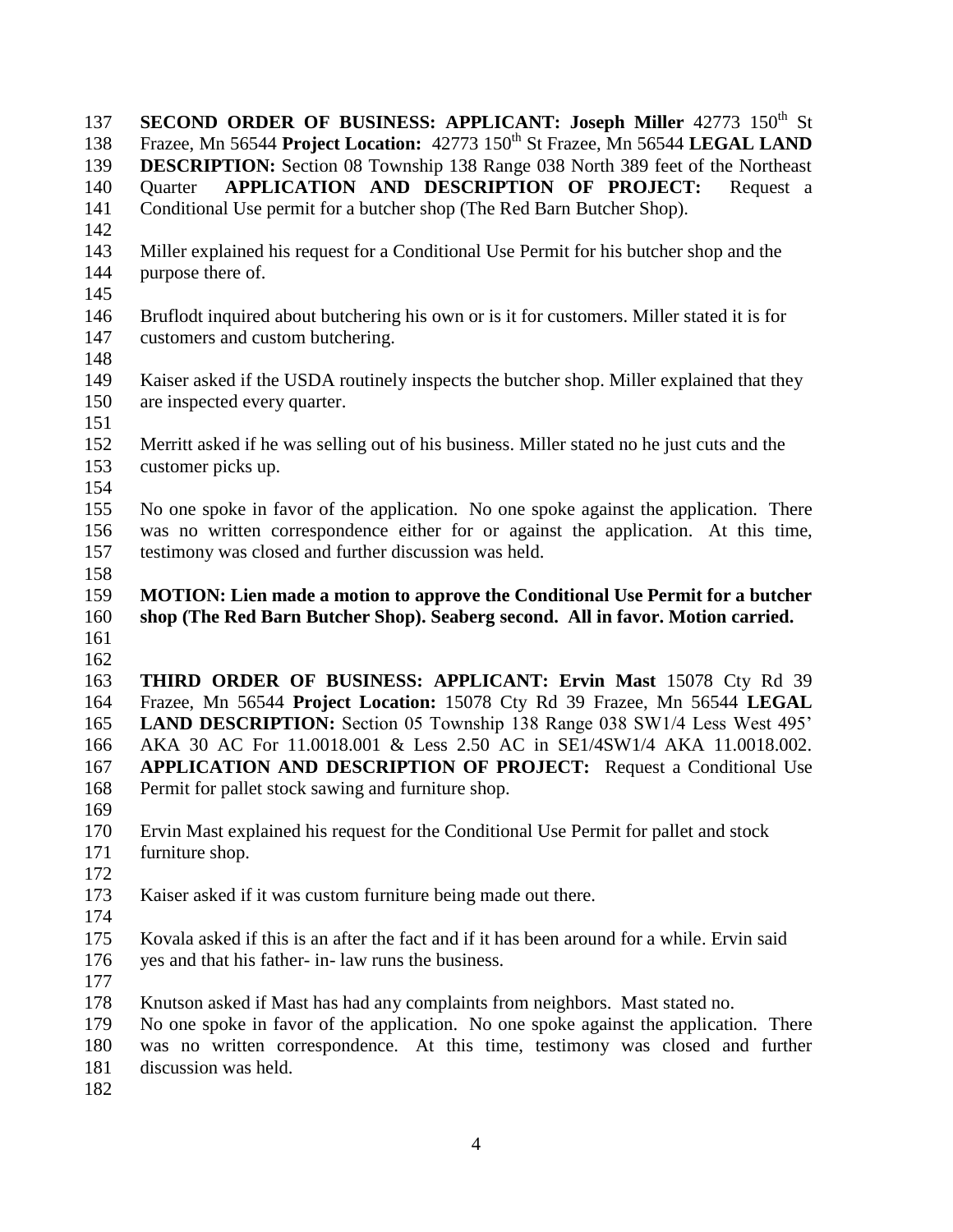**MOTION: James Kovala made a motion to approve the Conditional Use Permit for** 

- **a pallet stock furniture shop. Seaberg second. All in favor. Motion carried.**
- 

 **FOURTH ORDER OF BUSINESS: APPLICANT: Johny Borntrager** 39237 Cty Rd 122 Frazee, Mn 56544 **Project Location:** 39237 Cty Rd 122 Frazee, Mn 56544 **LEGAL LAND DESCRIPTION:** Section 11 Township 138 Range 039 NE1/4NW1/4. **APPLICATION AND DESCRIPTION OF PROJECT:** Request a Conditional Use Permit for a sawmill.

- 
- Borntrager explained his request for a Conditional Use Permit for the use of his sawmill.
- Merritt inquired about what Borntrager cuts, sells retail and custom cutting. Borntrager stated he used a band saw to cut pallets and he also does custom cutting.
- 
- Knutson asked Borntrager if he ever had any complaints from neighbors. Borntrager stated no.
- 
- No one spoke for or against the application. At this time, testimony was closed.
- Written correspondence was received from neighbor Gale Alcott about the noise after hours and the businesses in the neighborhood.
- 

## **MOTION: Lien made a motion to approve the request for a Conditional Use Permit for a sawmill. Seaberg second. All in favor. Motion carried.**

 

 **FIFTH ORDER OF BUSINESS: APPLICANT: Deanna Noel** 40358 Little Toad Rd Frazee, Mn 56544 **Project Location:** 40358 Little Toad Lake Rd Frazee, Mn 56544 **LEGAL LAND DESCRIPTION:** Section 24 Township 139 Range 039 Gov't Lot 2 Less Plat Goranson Beach AKA 9.43 AC & less .5 AC to State & Ex 27 AC for 15.0236.000 **APPLICATION AND DESCRIPTION OF PROJECT:** Request to build a storage building which is to be divided into separate units for monthly rental.

 Noel introduced her request for a Conditional Use permit for a storage building which is divided into two separate units for storage.

Knutson made a recommendation to Noel to expand hours to allow for Sunday storage.

 Kovala made a recommendation to control traffic in and out 

 No one spoke in favor of the application. No one spoke against the application. There was no written correspondence either for or against the application. At this time, testimony was closed and further discussion was held.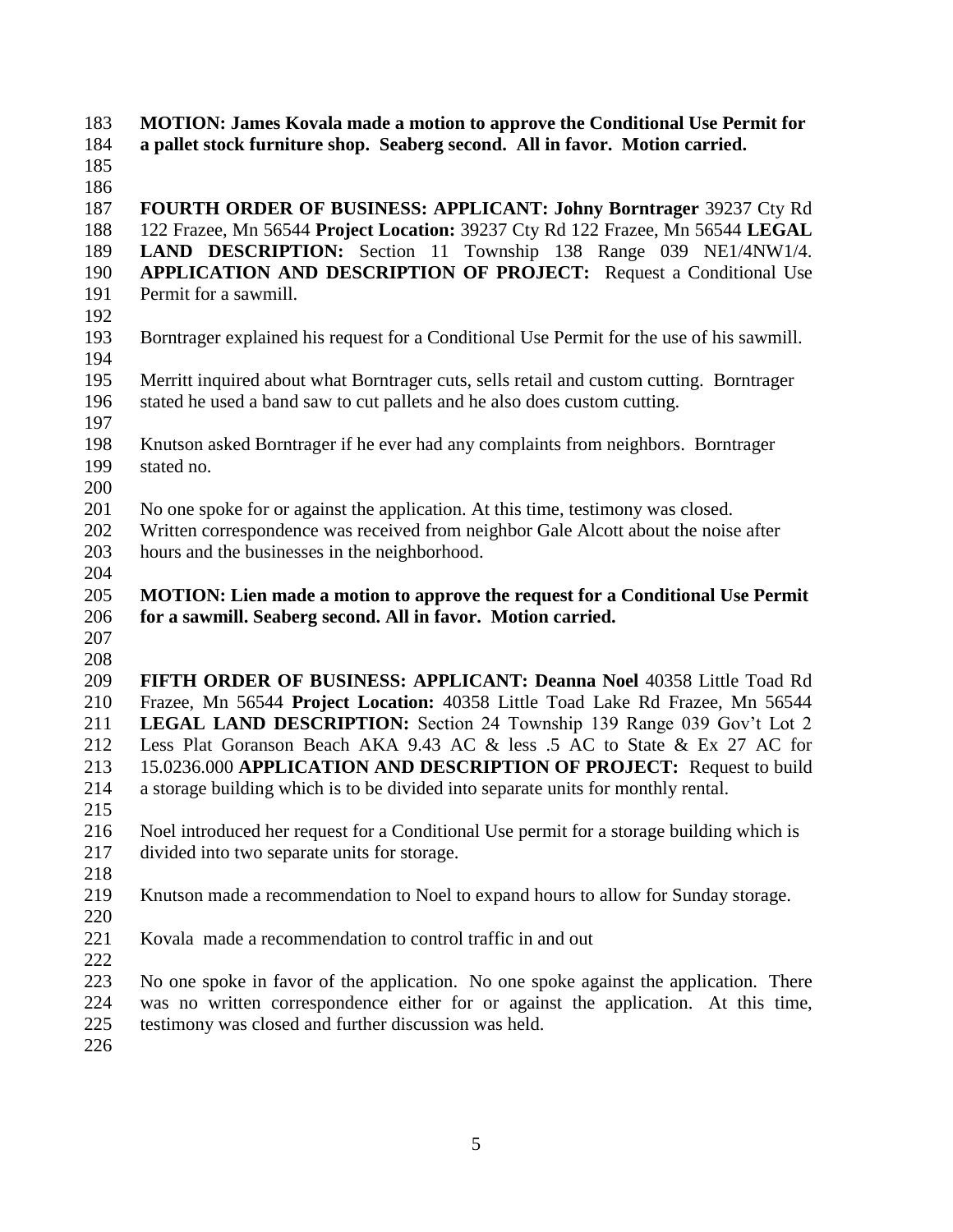**MOTION: Kovala made a motion to approve the request for a Conditional Use** 

**Permit for a storage buiding which is to be divided into separate units for storage.**

**Thorkildson second. All in favor. Motion carried.**

 **SIXTH ORDER OF BUSINESS: APPLICANT: Chad Stenerson** 7414 E. Turqoise Ave Scottsdale, AZ 85258 **Project Location:** 12673 Co Hwy 17 Detroit Lakes, Mn 56501 **LEGAL LAND DESCRIPTION:** Section 21 Township 138 Range 041 Lot 2 Less 7.25 AC & PT to State & N 7.50 AC of Lot 3 **APPLICATION AND DESCRIPTION OF PROJECT:** Request to amend Conditional Use Permit No. 594100 to include serving of liquor, beer and wine at food and beverage concessions.

 Stenerson explained his application to the Board. He is requesting to serve alcohol at the Flea market. He stated that many Flea markets serve beer. The Vendors at the Flea market came to him and asked if he could serve alcohol. The Vendors are looking to make the Flea market more worthwhile for them and feel that by serving alcohol more 241 people would come. This is Stenerson's  $7<sup>th</sup>$  summer at the market; he is now open 242 Saturdays & Sundays whereas before it was only Sundays. This option to open both days brought more Vendors to the market as it is more worthwhile to them. He is not interested in opening a bar. He would not be open late at night, maybe until 9:00 P.M.

 Thorkildson asked how many concession sites would serve alcohol. Stenerson stated that one area will used for serving alcohol, it would be a 1000 sq. ft. patio that would be roped off. He commented that the State of MN controls that there may not be consumption of alcohol outside this area. Thorkildson questioned the hours for serving of alcohol. Stenerson commented until 9:00 P.M. and not until noon on Sundays. Thorkildson also asked if it would just be beer and wine. Stenerson stated that he is asking for a liquor license that includes hard liquor. Kovala stated that he has a concern with serving liquor in a family setting.

 Merritt stated he is concerned with parking, the road access and people parking on the road way. He stated that the neighbors are also concerned with parking. Stenerson commented that there are about 6 days a year that parking is a problem. He may try to work with the golf course for more parking. Thorkildson asked if there is any traffic control from Law Enforcement. Stenerson stated no.

 Lien asked Stenerson if he sees a problem with this request as the market is a family setting and the parking appears to be an issue. Stenerson stated that he is asking for the license to help Vendors and hopefully attract both women and men.

 Seaberg questioned hours for serving alcohol. Stenerson stated that is regulated by the State.

 The Board took testimony. Duane Espegard, neighbor, spoke in opposition. He is concerned about access off Hwy 59 and Cty hwy 17, no security and that there are no bathrooms, only porta potties. He is all for free enterprise but feels adding alcohol to the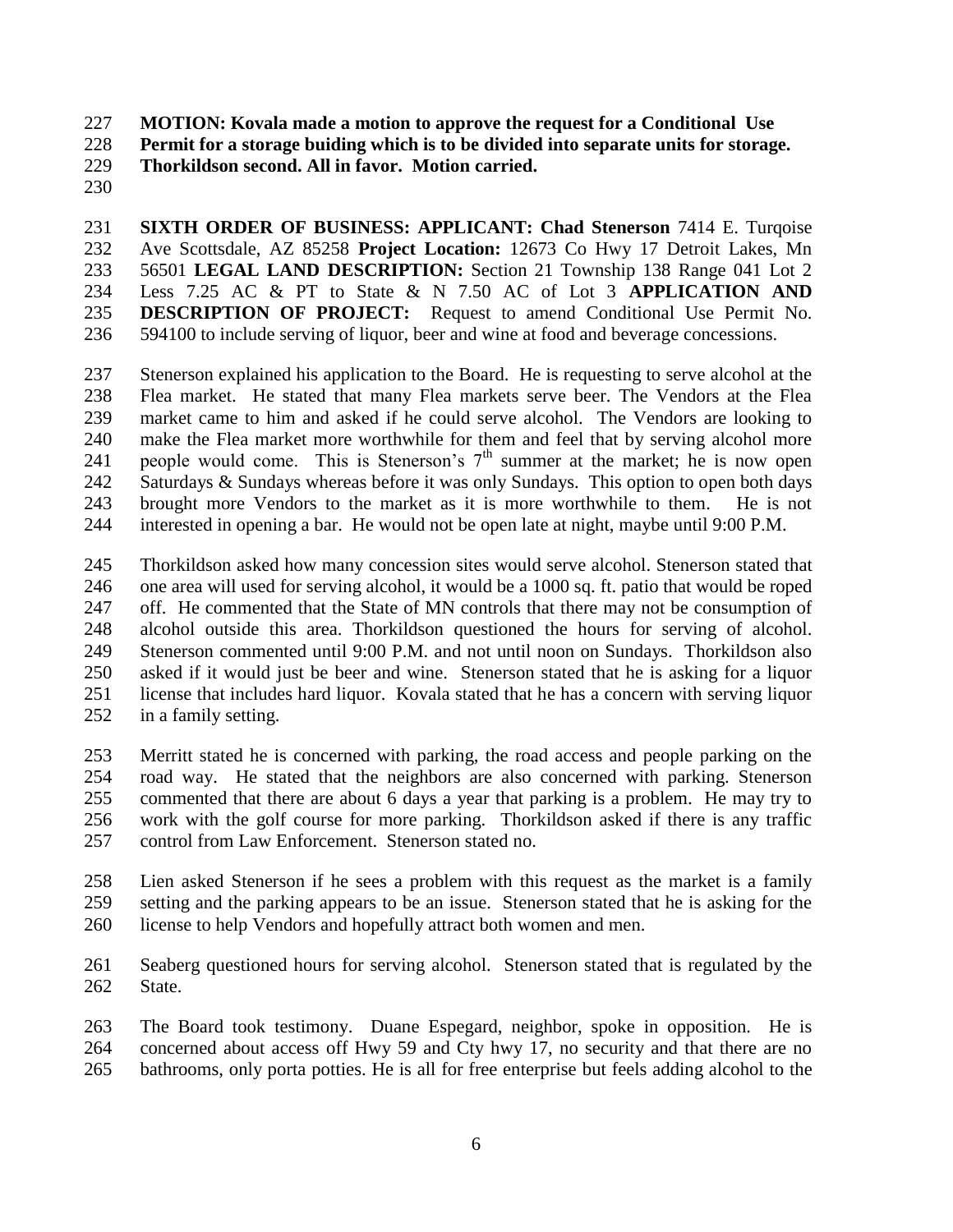- site would be a problem and is not the right way to grow this business. Testimony closed.
- Letters were read from Bucholz Family, Brent and Mary Qualey and Liz Hathaway Castelan in opposition. Their concerns include: serving of alcohol, parking, lack of sidewalks in area is dangerous for children, bikers, walkers, joggers, noise and traffic.
- Commissioner Knutson noted that he spoke with the Sheriff and was told there were no issues with the Flea market last year. He also noted that Lake View Township and the County Board approved the license contingent on the approval of the amended conditional use permit.
- **MOTION: Lien made a motion to approve a Conditional Use Permit to amend CUP No. 594100 to include serving of liquor, beer and wine at food and beverage concessions. Moritz second. Opposed Kovala. Majority in favor. Motion carried.**
- **SEVENTH ORDER OF BUSINESS: APPLICANT: Kris Wirth** 10521 Indy 500 Rd Frazee, Mn 56544 **Project Location:** 10521 Indy 500 Rd Frazee, Mn 56544 **LEGAL LAND DESCRIPTION:** Section 28 Township 138 Range 040 .89 Acre to be attached to W 350' of NW1/4 of NW1/4 of SE1/4 N of Hwy #10 **APPLICATION AND DESCRIPTION OF PROJECT:** Request a Change of Zone from Agricultural to Commercial.
- Wirth explained his application to the Board. He is asking for change of zone for the .89 Acre tract B to be attached to his existing parcel to the east. Currently there is not enough room to build a shop. Tract A is 3.80 acres and would stand alone, it currently has a home on it.
- Kovala stated that the Board received photos showing erosion and runoff due to the placement of culverts. He has concerns regarding this. Wirth stated that Jutz Excavating put a culvert in to eliminate the problem.
- Kaiser asked when the main parcel to the east was rezoned. Staff reported that it was in 2003.
- The Board took testimony. Scott Booth took the pictures the Board received. He is concerned about the lake and the runoff. Lien asked if this is natural drainage. Booth stated no that Wirth created it with the culverts he installed.
- Jan Booth concerned with what happens on the property because it affects their property. Testimony closed.
- Lien stated that the Staff needs to inspect the runoff issue. He asked if the race track would be shortened. Wirth stated yes. Lien stated the runoff issue is for the County to enforce and has no bearing on the application request.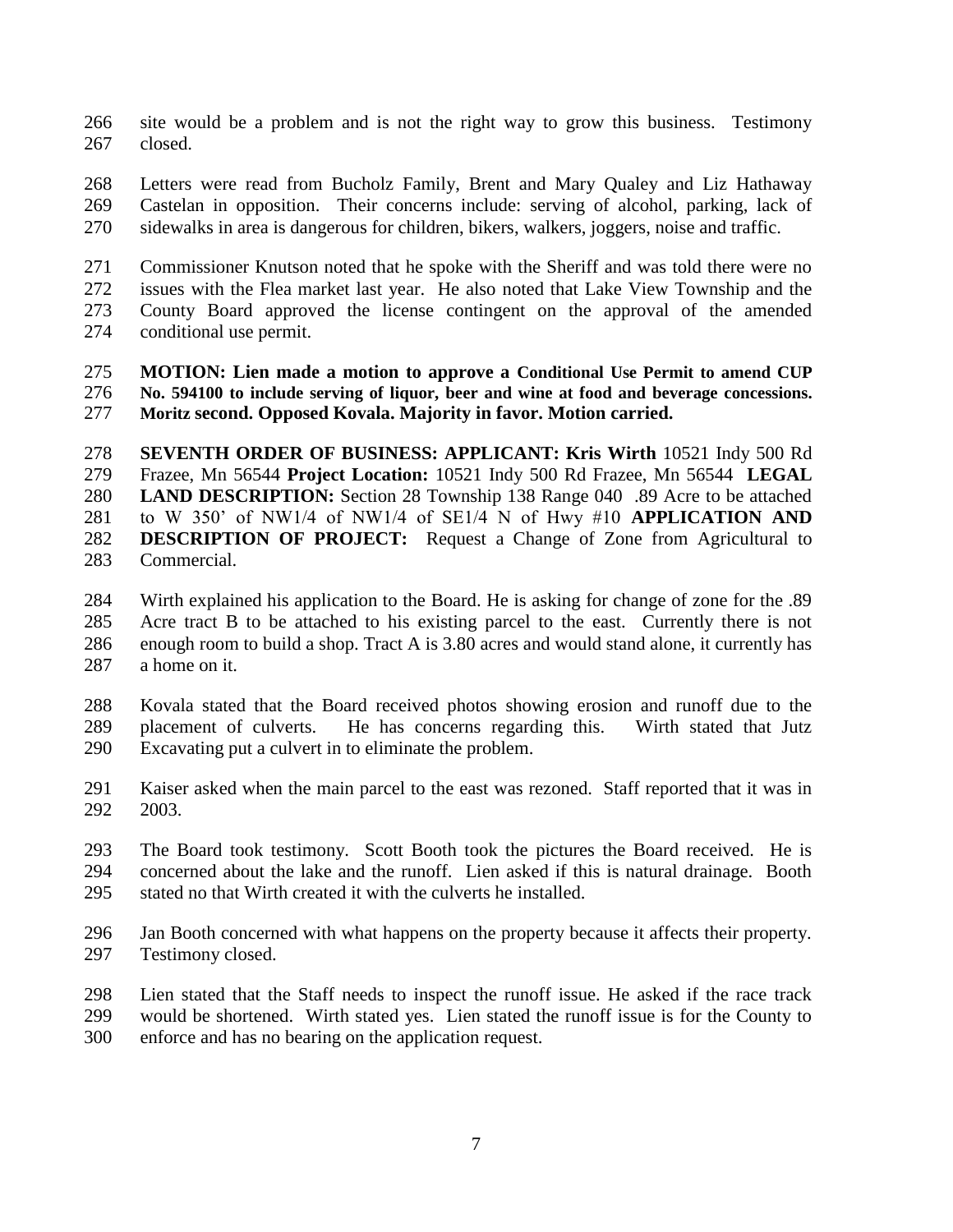**MOTION: Lien made a motion to approve a Change of Zone from Agricultural to** 

 **Commercial as it meets the criteria of the zoning ordinance. Thorkildson second. All in favor. Motion carried.** 

 **EIGHTH ORDER OF BUSINESS: APPLICANT: Wetli Properties** 16998 Seclusion Pt Rd Audubon, Mn 56511 **Project Location:** 10909 Townline Rd Aubuon, Mn 56511 **LEGAL LAND DESCRIPTION:** Section 31 Township 138 Range 042 Gov't Lots 1 and 2 **APPLICATION AND DESCRIPTION OF PROJECT:** Request approval of a preliminary plat (Townline Acres) consisting of 21 lots.

Kaiser requised himself at this time.

 Mike Gletchall, PLS, explained the request to the Board. The Wetli family purchased the property with the intent to use the existing farm site (24.94 Ac) for family. The remaining lots would be 2.5 acres or more. The road within the plat would be dedicated to the public. Moritz stated that the plat fits well in the area.

No correspondence or testimony was received.

 **MOTION: Moritz made a motion to approve a preliminary plat consisting of 21 lots as it meets the criteria of the zoning ordinance. Merritt second. All in favor. Motion carried.** 

- **Kaiser returned to the Board.**
- 

 **NINTH ORDER OF BUSINESS: APPLICANT: Soo Pass Ranch Inc.** PO Box 1227 Detroit Lakes, Mn 56501 **Project Location:** 25526 County Hwy 22 Detroit Lakes, Mn 56501 **LEGAL LAND DESCRIPTION:** Section 16 Township 138 Range 041 Lot 2 SW of RWY Less N 32 Rds W of Hwy; & 3.78 AC & Lots 1 & 3 Ex RW 1 AC W of Hwy & NE 10 AC of Lot 1; NE1/4 of NW1/4 **APPLICATION AND DESCRIPTION OF PROJECT:** Request a Conditional Use Permit to replace four utility poles (defined as towers) to add wireless telecommunications equipment for the purpose of improving Verizon's coverage in the area.

 Steve Foster, Selective Site Consultants, explained the application to the Board. The tower sites are similar to the sites approved last year. The CUP is required due to the distance within the shoreland district. The towers will be 35+feet in height. The towers are needed for the demand in service during the WeFest. The towers will provide connectivity back to the cell tower relieving the load restrictions currently.

 Merritt questioned if the towers would be lit. Foster stated no. Merritt asked how the towers work. Foster stated that they act as boosters to send the demand to the main tower. Foster further discussed the need due to the data usage demands during the WeFest.

No correspondence or testimony was received.